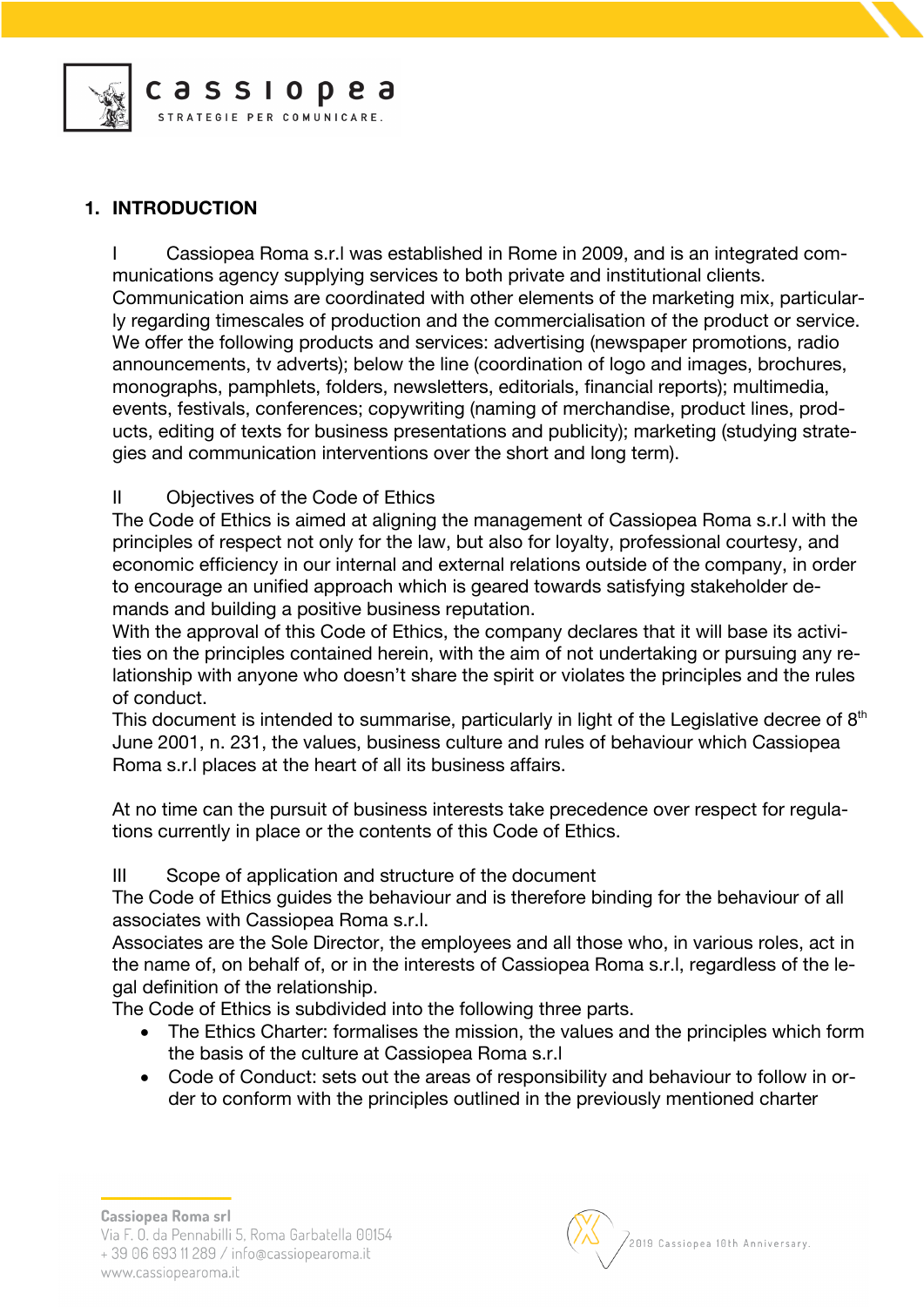• Control and monitoring: identifies those responsible for upholding the Code of Ethics and illustrates how to apply the values and standards of behaviour described in order that they become standard daily practice.

## THE ETHICS CHARTER

Conduct in business affairs

*Legality –* All associates are required to respect the law and regulations, the Code of Ethics and the internal rules of the company, applying them with integrity and equanimity.

*Integrity -* In all relations with third parties Cassiopea Roma s.r.l commits to acting correctly and transparently, avoiding disingenuous information and behaviour which might take unfair advantage of another's position of vulnerability or lack of awareness.

*Loyalty –* In our relationships with external partners, relationships with collaborators and relationships between these two must be characterised by the utmost loyalty, which consists of acting with a sense of responsibility and in complete good faith in every action or decision.

*Transparency –* All the actions of the Company and its relations with its own stakeholders must be carried out with a guarantee of utmost propriety, completeness and promptness of information, according to the limits dictated by law, the best market practices, and to the best of the knowledge and expertise of the company.

Respect People's Dignity

The company respects the fundamental rights of people, safeguarding their moral integrity and guaranteeing equality of opportunity. In both internal and external relations, we do not allow behaviour which is discriminatory in nature based on political opinions or affiliations, religion, race, nationality, sex, sexual orientation, state of health and in general any intimate characteristic of a person.

Ethics of Work, Safeguarding and Valuing Associates

*Committing to improvement -* All associates commit to working with Cassiopea Roma s.r.l to the best of their professional ability and to improving this with the tools offered by the company.

*Confidentiality –* Associates commit to treating all information obtained in relation to their involvement in any work project as confidential and, moreover, not to divulge it other than for the purposes of carrying out of the project and respecting the principles of transparency.

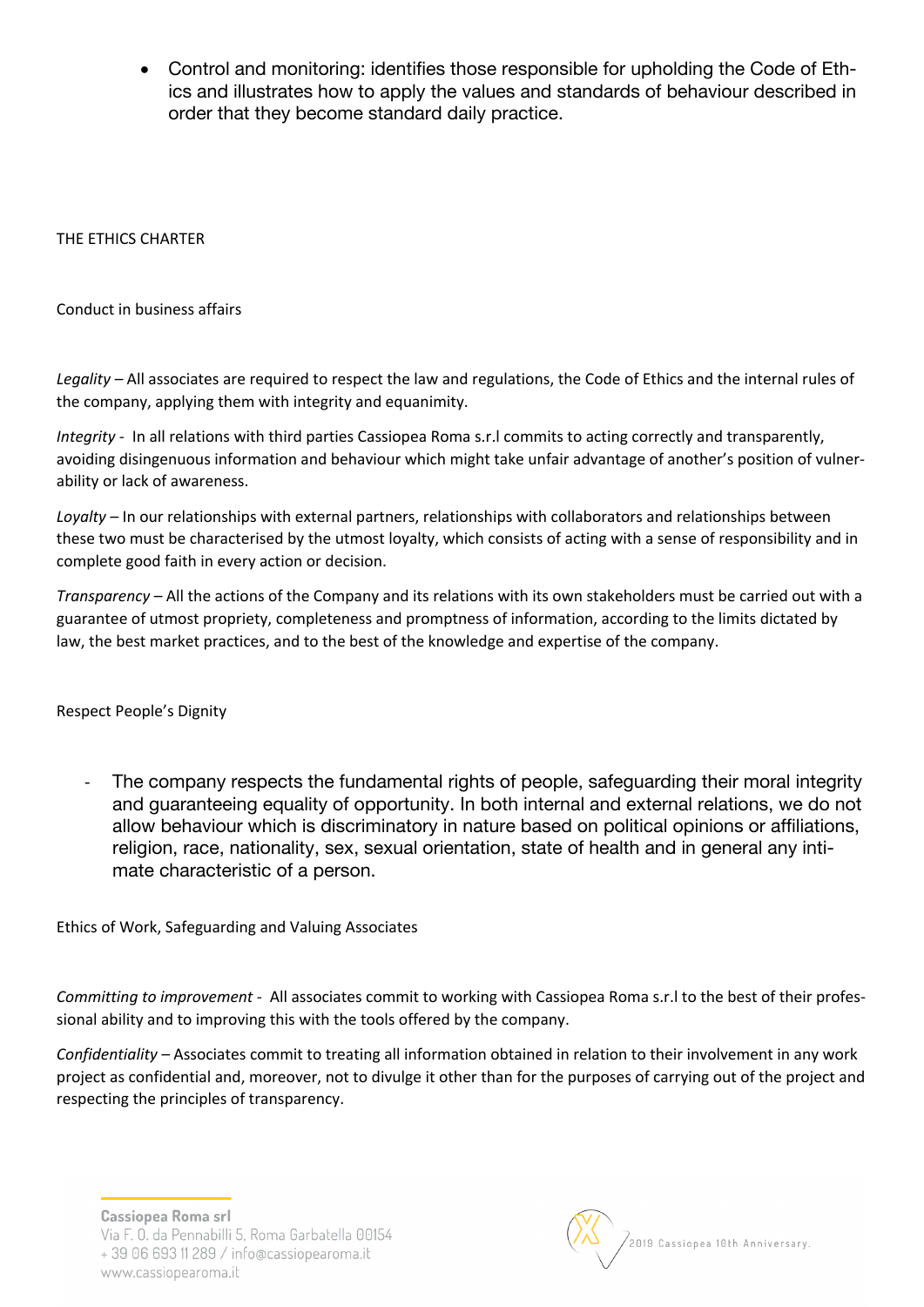*Absence of Conflicts of Interest –* Associates guarantee that every business decision is taken in the interests of the Company, avoiding any conflict of interest between personal or familial economic interests and the work undertaken by the company.

*Health and Safety -* Cassiopea Roma s.r.l encourages a work atmosphere and conditions which protect the psychological and physical wellbeing of the person, and encourages positivity, creativity, active participation, good team work and personal responsibility.

Stakeholders

The stakeholders of Cassiopea Roma s.r.l are all those individual groups comprised of people, organisations, and communities who influence the activities of the Company and suffer directly or indirectly from its affects.

- Associates: These are the Sole Director, his employees whom, in various job titles, work in the name of, or on behalf of and in the interests of the Company, independently of how the relationship would be legally defined.
- Clients: These are all those who in various guises benefit from the services offered by Cassiopea s.r.l
- Partners: All those entities with whom Cassiopea Roma s.r.l has, in various forms, a collaborative relationship aimed at developing services and projects together.
- Suppliers: All those whom, in various forms, provide goods, services, and resources necessary for the carrying out of business and which contribute to determining the quality of the services of Cassiopea Roma s.r.l.
- Financial Entities: these are the credit institutions whom offer financial support for the investment decisions of Cassiopea Roma s.r.l.
- Public Administrations: in the widest sense, these are all those bodies, run privately or publicly, which provide a 'public function or 'public service'. For a 'Public function' we mean business activities governed by the rules of public law and the relevant legislative, administrative and judicial functions characterised by the exercise of authoritative and certifying powers. By 'public service' we mean the business governed in the same way as public functions, but lacking the authoritative or certifying powers typical of the former.

# Community

The community signifies the local community with whom Cassiopea Roma s.r.l has a relationship and, in general, the whole of civil society with whom the Company has or could have a trading relationship.

# CODE OF CONDUCT

### I. Associates

Cassiopea Roma s.r.l protects entrepreneurial risk through a careful policy of safeguarding resilience from the perspective of medium to long-term sustainability, while promoting economic competition and respect for the principles of fairness and transparency.

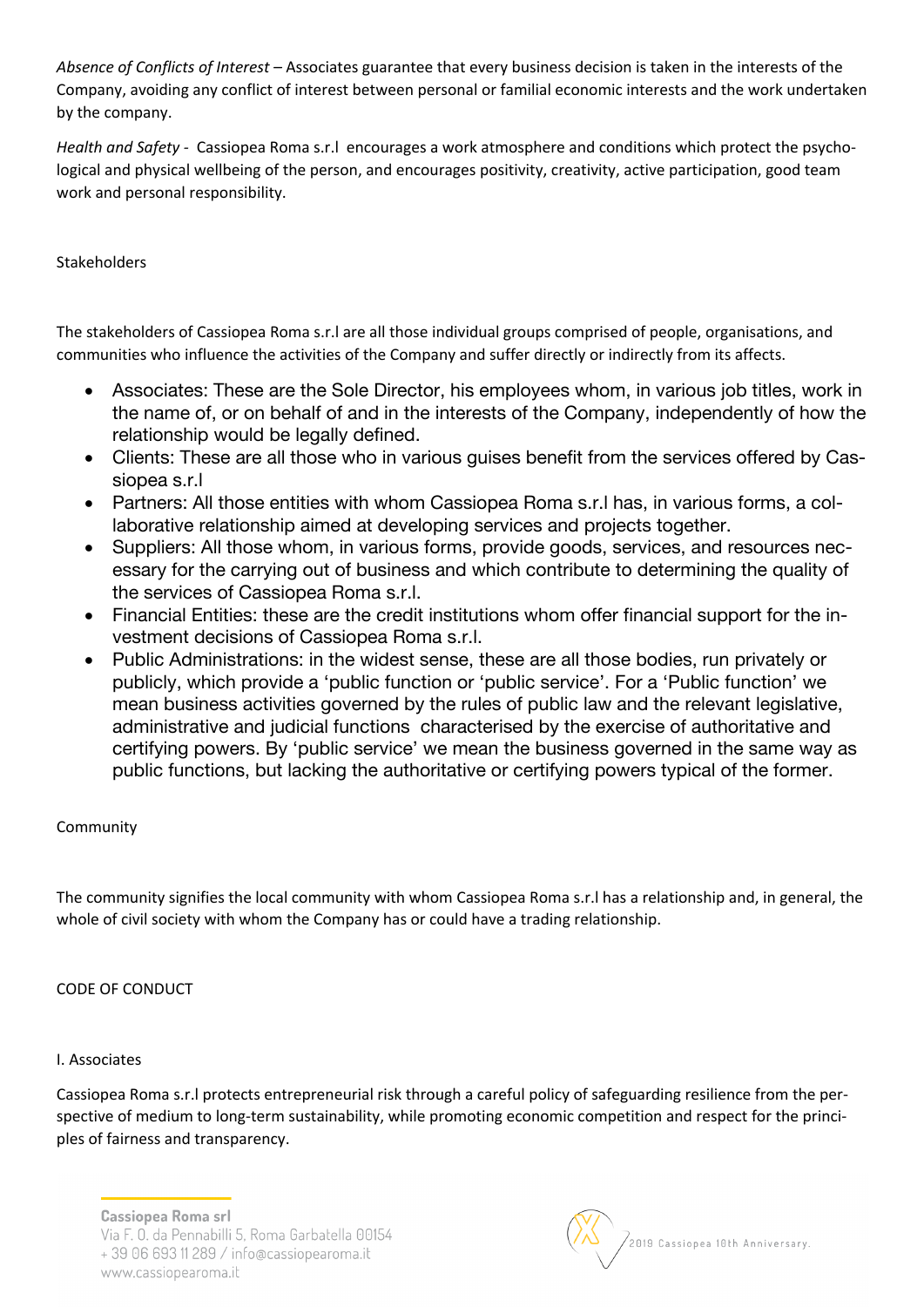The Company observes high standards of good social governance in order to protect its own values and reputation.

*Representative and Collaborators* – All associates are required to behave with rigour and professional commitment, in order to protect the reputation of the Company, establishing with each new person they speak to, whether internally or externally, relations based on trust and mutual reciprocity.

Associates guarantee, in carrying out of their day-to-day business, to value trustworthiness, efficiency and excellence which distinguishes the style of Cassiopea Roma s.r.l.

*Honest and Transparent Conduct –* Associates are required to show integrity in their behaviour with regard to the regulations, rules and internal oversight procedures. The conviction that one is acting to the advantage of Cassiopea Roma s.r.l can never, under any circumstances, justify the right to act in contradiction of the principles laid out in this present document, the general observation of which is of fundamental importance for the smooth running and reputation of the Company.

*Conflicts of Interest –* Conflicts of interest can be proven when an associate from the Company uses his or her own position for personal gain or whenever one of the personal interests enters into a conflict with the interests of Cassiopea s.r.l. What is more, each associate has to avoid any involvement which will interfere, or could interfere, with their own capacity to impartially weigh up decisions on behalf of the company.

Any situation which could constitute or represent even a potential conflict of interest must be promptly communicated to the direct line manager who is obliged to discuss it with the supervisory board for a decision on the case.

Purely for the purposes of example and by no means to be considered an exhaustive list, situations that could generate a potential conflict of interest might include:

- The development, by an associate, of business activities, of any kind involving clients, suppliers, competitors or advisors
- The exercising of a key role in an external supplier, client, competitor or advisors, by a family member of the associate
- Economic or financial interests of the employee and/or their family in business activities of suppliers, clients, competitors or advisors.

#### Data Handling

*Transparency and propriety regarding data*: associates must ensure the veracity, transparency, accuracy and completeness of their documentation and of the data gleaned through the carrying out of their role in the business.

Cassiopea Roma s.r.l condemns any behaviour designed to alter the accuracy or veracity of data and of information contained in financial accounts, reports or other social communications provided for by law and addressed to the public or given to regulatory authorities.

*Protection and confidentiality of data*: associates must guarantee the utmost confidentiality regarding strategic information, other sensitive information or information related to the intellectual property of Cassiopea Roma s.r.l.

The Company guarantees the appropriate handling of sensitive data and asks associates to maintain the utmost discretion regarding any sensitive information belonging to the Company or any third parties.

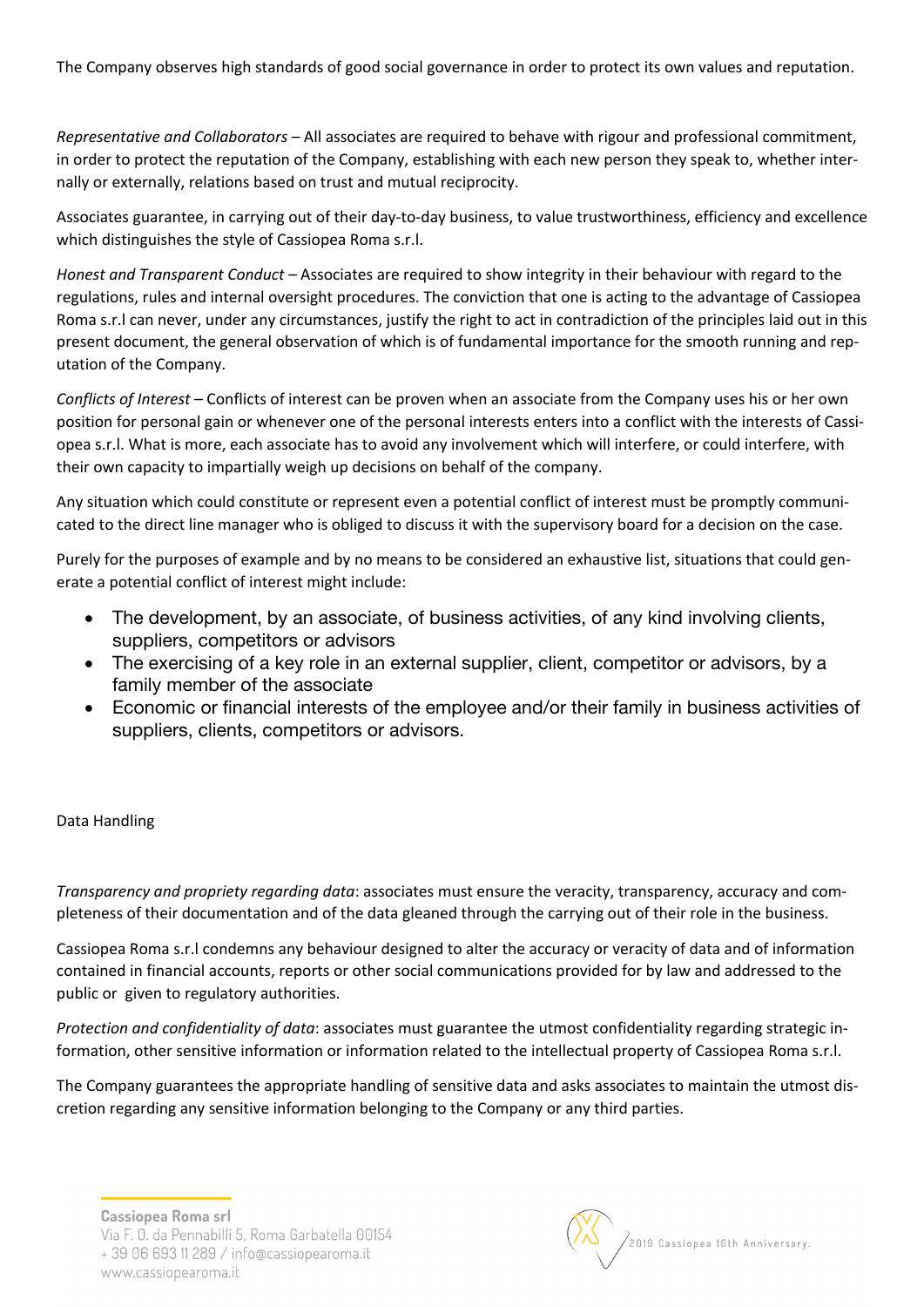Cassiopea Roma s.r.l commits to safeguarding the intellectual property and copyrights of all third parties. All associates contribute to demonstrating this respect for the regulations on intellectual property rights and copyright regulations.

*Safeguarding of personal data*: the Company will protect all personal data acquired through the carrying out of its business activity in relation to associates and third parties.

The Company treats such data in accordance with current regulations and respecting the moral rights of the individual.

*Traceability and propriety in business* – all operations and transactions, in the widest sense of the term, must be authorised and carried out with respect for the principles of honesty and impartiality. It is the responsibility of all associates to work with the utmost due diligence and to guarantee that their activities are supported by the appropriate authorising documentation and/or information, not least in order to guarantee the accuracy and legitimacy of the work.

Cassiopea Roma s.r.l encourages the principle of good conduct in all business dealings, including with regard to the type of crime covered by the form of organisation, management and control adopted with regard to art. 231/2001.

*Gifts and benefits –* Associates cannot ask, either for themselves or for others, even as a go-between, gifts, money or other benefits, nor accept them, except those with minimal value or benefit or which conform to the practical norms of business and courtesy, no matter who it is from or however it might confer benefit to the activities of the company.

*Workplace –* Cassiopea Roma s.r.l adopts all the security measures required by the evolution of technology in order to guarantee a secure and healthy workplace, fully respecting all the current regulations regarding prevention of and protection from accidents in the workplace.

To this end, the Company carries out technical and organisational interventions concerning the evaluation of risk, the monitoring of working practices and providing training interventions and communications.

Associates of Cassiopea Roma s.r.l are required to demonstrate the most scrupulous respect of the regulations and obligations deriving from the norms of reference when it comes to health and safety, as well as respecting all the measures required by internal operations.

The Company guarantees respect for the conditions necessary to create a collaborative and non-hostile workplace and to prevent discrimination of any kind.

We request everyone's collaboration in maintaining an atmosphere of reciprocal respect for the dignity, honour and reputation of each person.

*Selection and hiring of personnel -* The selection of staff is conditional on the verification that candidates fully match the professional criteria required. The Requirements of the Role outlined allow objective measures in order to avoid favouritism, nepotism or forms of influence peddling.

II. Clients

*Quality and Excellence –* Cassiopea Roma s.r.l aims to meet the highest legitimate expectations of its clients, providing services of excellence and quality, in adherence with the norms set out in order to protect competitivity and the markets.

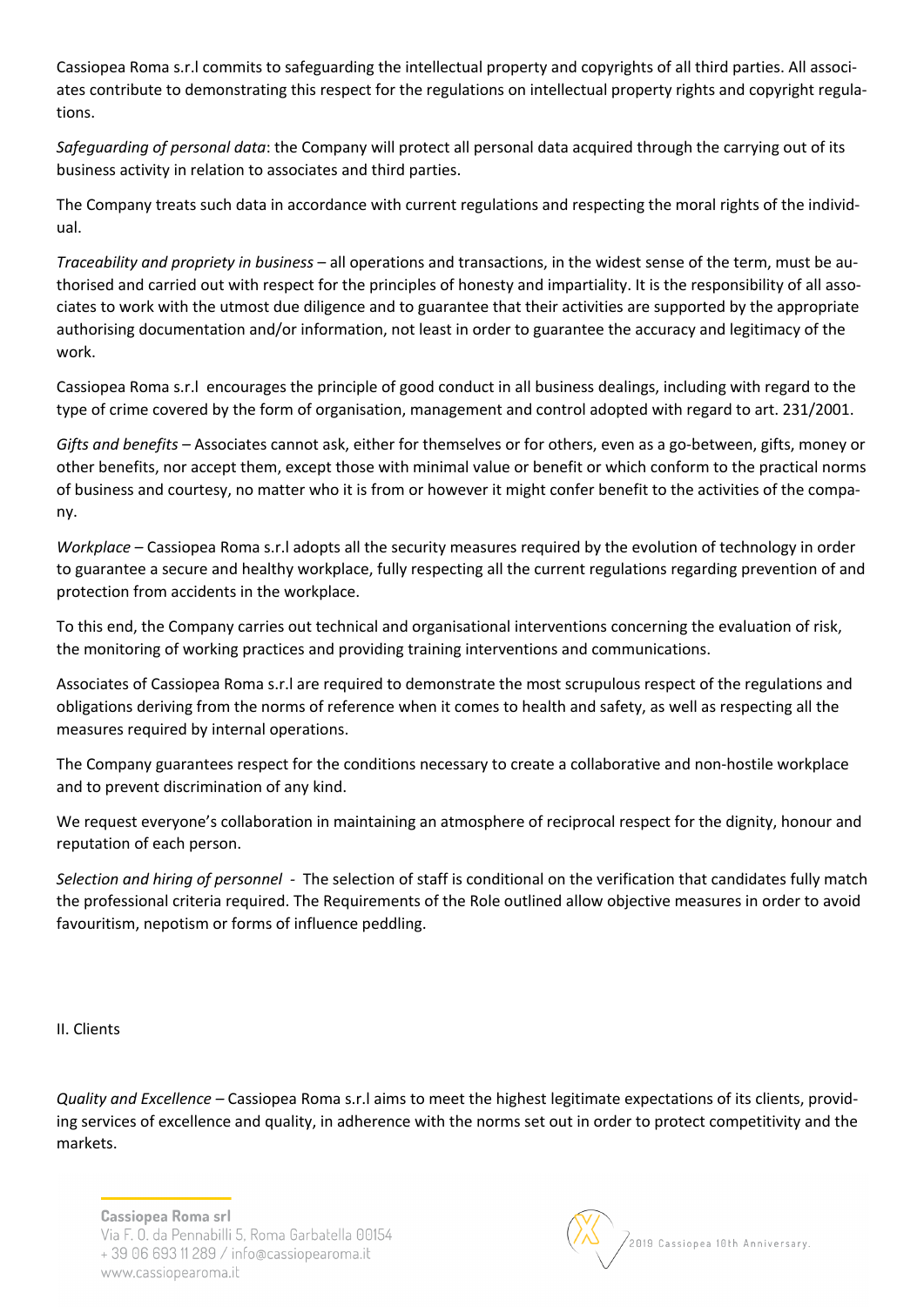Our objective is to always guarantee an immediate, qualified and competent response when it comes to the demands of the Client, ensuring all of our dealings are professional, courteous and collaborative.

*Contractual and negotiating propriety* – The personal objective of Cassiopea Roma s.r.l is to fully satisfy a client's demands, alongside forming a strong working relationship based on the fundamental values of decency, honesty, efficiency and professionalism.

When it comes to relations with Clients, all Associates of Cassiopea Roma s.r.l commit to working within the regulatory guidelines and always respecting the commitments and obligations taken on, and further commit to truthfulness in their communications, whether in publicity or anything else.

The Company commits to a non-exclusionary policy towards any group; however it is forbidden to have relationships, either directly or indirectly, with persons whom are under suspicion of, or demonstrate that they are, belonging to any criminal organisation or working with unlicenced workers.

The contracts drawn up with a Client, and in general in all communications addressed to them, are written in simple, clear and complete terms, avoiding the use of any misleading practices. In the event of any unforeseen events, the Company commits to not taking advantage of any situations of dependence or vulnerability on the part of others.

III. Partners

*Evaluating partners* – The Company commits to working with Partners whom have a solid reputation and experience, setting out our relationship with the same with full regard to this Code. All Partners, within the defined framework of the contractual relationship, are required to act with utmost professionalism in addition to following all the legal requirements and those set out in this Code.

Cassiopea Roma s.r.l expect that their partners maintain appropriate conduct at all times, behave with diligence and with respect for the law, with particular regard for the norms and good practice regarding health and safety in the workplace and regarding the environment, in addition to protecting intellectual property rights.

*Decency in negotiations* – The relationships with Partners are based on appropriate and transparent negotiations, with the aim of preventing any circumstances that could significantly influence the established relationship. In addition to unforeseen circumstances, the Company commits to not taking advantage of situations of dependence or vulnerability on the part of others, and expects the same behaviour from its Associates.

### IV. Provision of goods and services

*Objective evaluation* – The process of selecting Suppliers, based on objective and documented criteria, takes place with full regard for internal processes, regulatory frameworks, the principles of propriety, value for money and quality.

*Decency in negotations and contractual equality* – The Company issues contracts to its suppliers in a complete, correct and transparent way, seeking to avoid any situations which could significantly influence the established relationship.

In the event of unforeseen circumstances, the Company commits to not taking advantage of situations of dependence or vulnerability on the part of others and expects its Suppliers to do the same.

**Cassiopea Roma srl** 



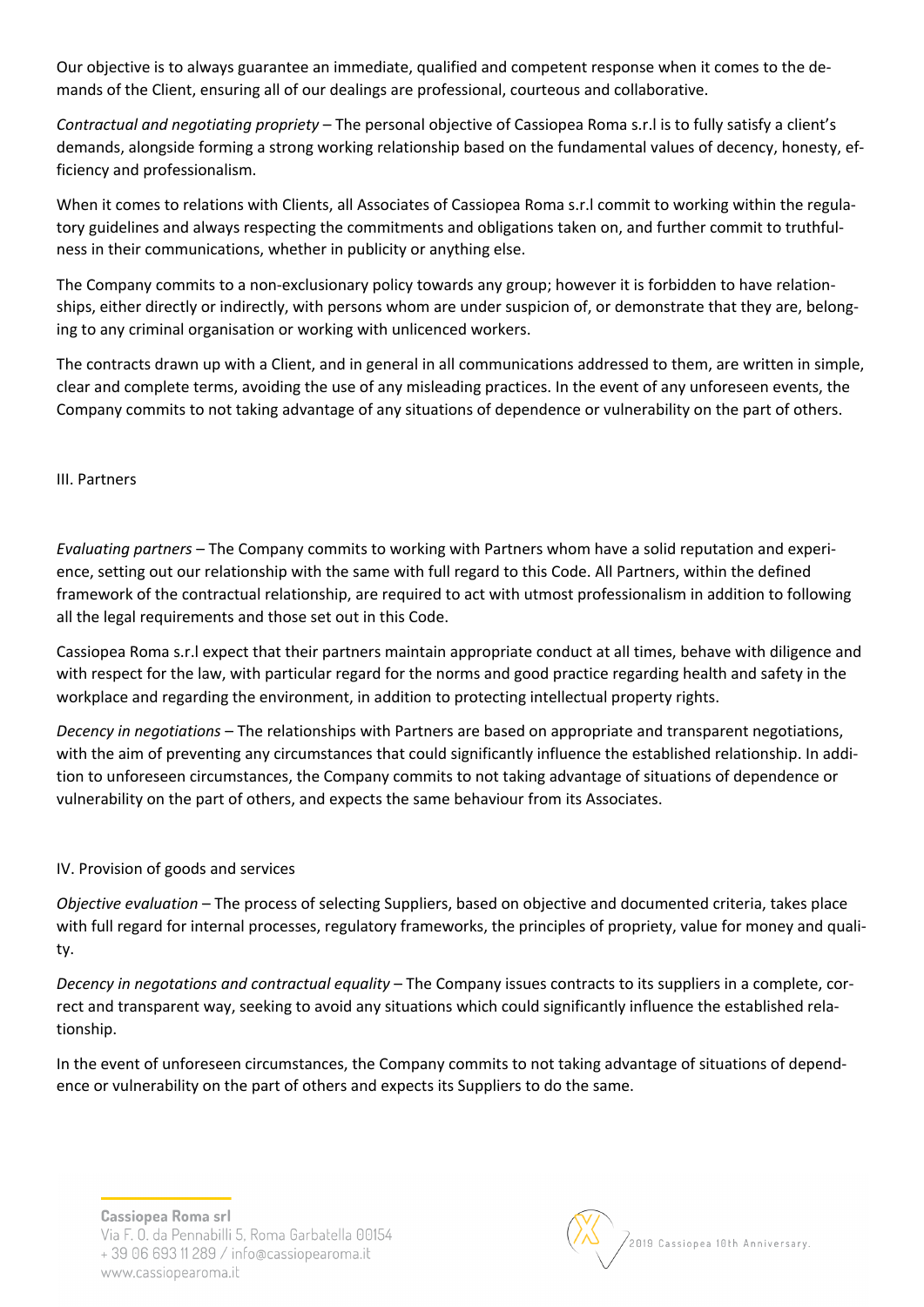Each Supplier must declare and share the principles laid out in this document and commit to respecting them. The violation of the principles herein laid out constitute a breach of contract, punishable by the cancellation of any relationship.

### V. Financial institutions

*Transparency and respect for commitments* – the Financers are the entities that provide financial support to the investment choices of Cassiopea Roma s.r.l.

The Company guarantees truthfulness and prompt delivery of requested information by financial institutions, so that any investment decision is based on a truthful representation of their financial, assets and economic situation of the same.

When dealing with any finance received, the Company will thoroughly respect the commitments made to any suppliers, strictly respecting any agreed deadlines.

## VI. Public Administration

*Integrity and independence in relationships* – Cassiopea Roma s.r.l bases all its behaviour on principles of legality, propriety and transparency, in order to not lead any Public Administration into violating principles of impartiality and good practice to which it is held.

In order to guarantee the utmost clarity in our relations with institutions, these are conducted solely through the business spokesperson who has been given the necessary powers and who will not find themselves in a position of conflict of interest with regards to the representatives of the institution itself.

Gifts, acts of courtesy or of hospitality towards representatives of Government, Public Officials, and public employees are only permitted to the extent that the low value of the same does not compromise their integrity or independence. In every case this type of expense must be authorised and documented.

The Company condemns any type of behaviour, from any position it might be, which seeks to promote or offer, directly or indirectly, gifts and benefits (money, goods, services, loans, favours or other assistance) to representatives of the Italian or foreign Public Administrations, to their relatives or connections, which could confer any kind of indebtedness and/or advantage.

With regard to relations with Public Administrations, moreover, it is forbidden to alter the functioning of an information or telematic system belonging to the Public Administration itself, manipulate data contained therein in order to obtain an unjust profit or in any other way falsify, alter or omit data and/or information with the purpose of obtaining leverage or other benefit for Cassiopea s.r.l.

*Transparency and collaboration* – in the event of any investigations or verification checks on the part of the Public Administration, each Associate will be expected to act with transparency and full cooperation. The relationship with the Judicial Authorities and with the Administrative Tribunal will be characterised by utmost collaboration and with full respect for the role of the institution itself. The Associates are responsible for avoiding any behaviour which could be construed as misleading or, even, as attempts at corruption.

It is considered a violation of this Code of Ethics, as well as the law, to induce any person, with violence, threats or with offers or promises of money or other assistance, to not make a declaration or make a false declaration before the Judicial Authority.